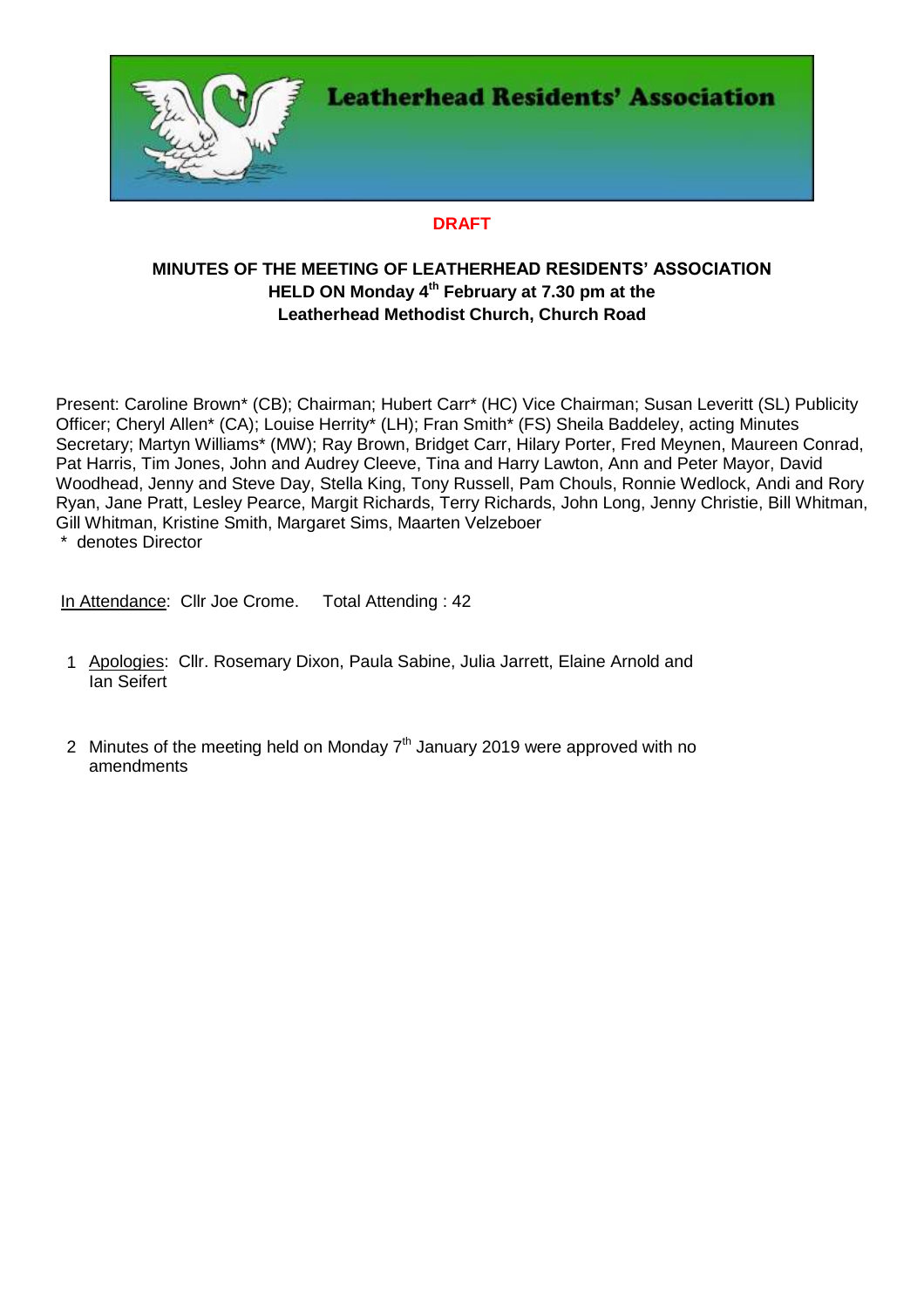#### 3 Chairman's Report (full report online)

CB started with asking for ideas to proceed with an application to MV to furnish funds to improve Leatherhead in a modest way. These funds come from the payments developers are obliged to pay MVDC in order to create the infrastructure that will be needed when extra people come to live here. It is called CIL, Community Infrastructure Levy and was preceded by Section 106 money and PIC money (Planning Infrastructure Contributions). Bookham and Ashtead have planted trees with some of their funds. CB and attendees came up with suggestions of how the levy could be spent in Leatherhead. They were:

Trees to be planted on the boundary of the Post Office depot in Belmont Road, to improve the view for residents at Holly court.

Bollards mainly in Poplar Road and Highlands Road are looking shabby, need repainting.

Removal of chewing gum from surface of the High street.

Living garden installed on the back of Leatherhead Theatre, an eyesore when approaching the town from Epsom Road. It could make Leatherhead look more enticing.

Sign at the beginning of the High St saying 'Welcome to Leatherhead' with a 10 mph sign.

More waste bins in the Red House grounds.

A clean up of leaf/litter in Poplar road.

Speed ramps need to be re-pointed in Highlands Rd (This could be SCC matter?)

Cameras to be installed in the garden near the church where drug dealing allegedly takes place.

Some of the CIL has already been earmarked for tidying up the Waterless Feature.

CB highlighted a Community Housing Partnership project, a scheme whereby a small group of able and willing people get together to build their own houses. A conference will take place on Monday  $25<sup>th</sup>$  February in the Ranmore Suite at Denbies Wine Estate, Dorking between 10.30 and 12.30. Anyone who wants to attend to contact CB who is planning to attend.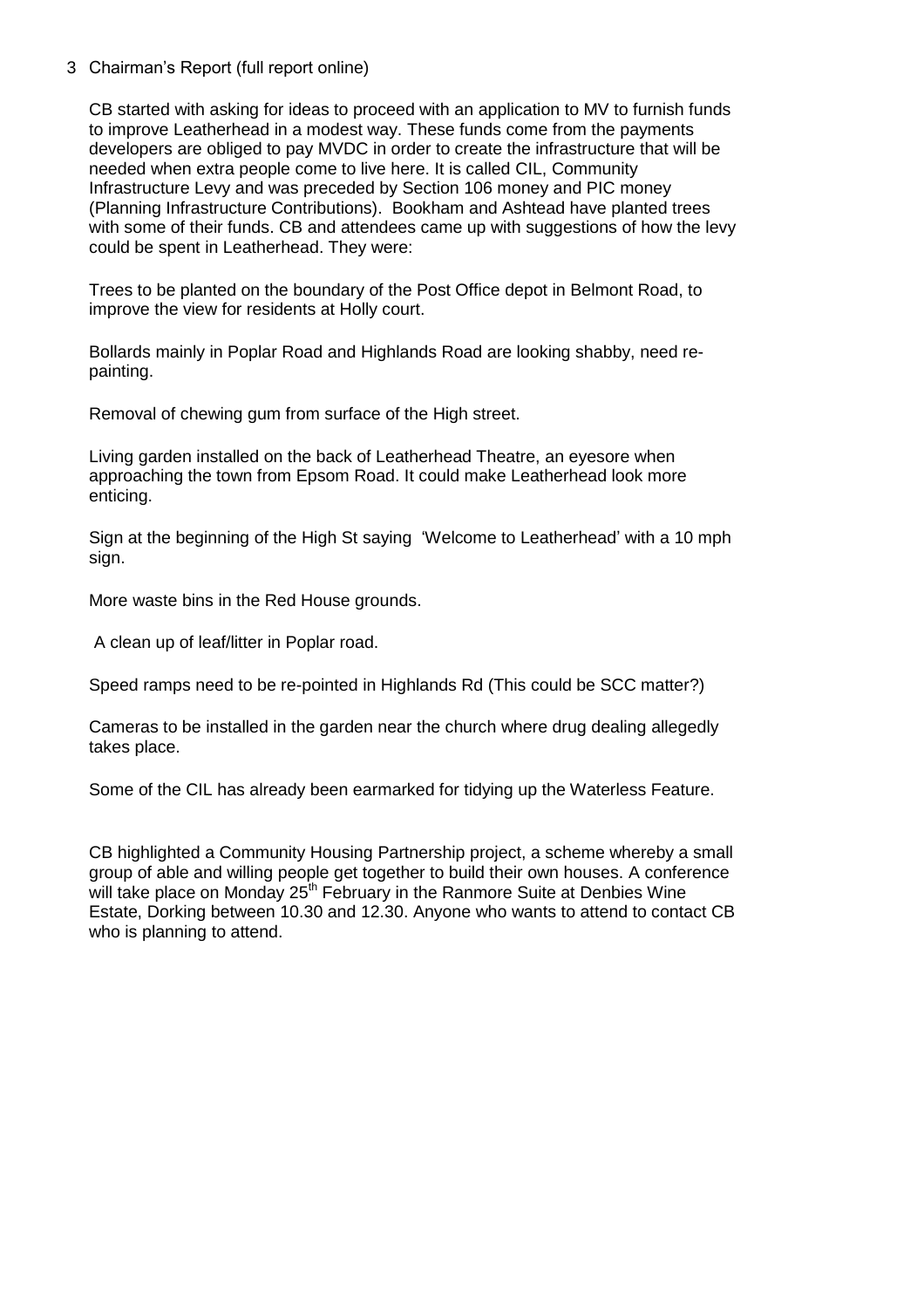#### 4 Other Reports

### High Street Parking Petition

SL stated that since the meeting with MVDC where she had had 3 minutes to present her report and where co-sponsor, John Howarth (Director of Leatherhead Chamber of Commerce) had suggested that they start with 'Leatherhead High Street in Crisis' as a title, things have only got worse. There are now 4 more shops that are closing. Parking is an issue everywhere in Leatherhead, not just the High Street. Currently there are orange boxes with cameras monitoring traffic in the town centre.

Tony Russell is concerned about the North Leatherhead development. With so many flats being built, pressure will be put on Linden House surgery in Leatherhead. Although Bridget Carr pointed out that there is another surgery in North Leatherhead, the Molebridge practice which now has a new practice manager.

Planning Applications by Fran Smith (see report online)

Someone in attendance asked about the future of the Royal Oak Site; Cllr Jo Crome said that they are still waiting to hear from the owners. The 6 month time period is almost up. MVDC cannot take enforcement in the meantime.

Forward Planning by Martyn Williams (report online)MW stressed that when the Local Plan report on MVDC's preferred greenfield sites for development comes out in June, it will be important that the LRA and its members present robust responses to what is likely to be a controversial report.

Traffic survey re: Park Rise and Fairfield Road

Maarten Velzeboer presented his own 'eye level' traffic survey highlighting the problem of more vehicles using the 'rat run' to the station and schools in the vicinity of Park Rise and Fairfield road especially for an hour after 8.00am and in the early evening.

## **Environment**

CA reported that the Flood Alleviation scheme meeting at the end of February with The Environment Agency and MVDC was likely to be disappointing, (especially to those who were affected by the 2014 flood) in that, apparently, there will be no Flood Alleviation scheme put in place after 5 years of enquiries.

The Environment Agency is hosting a Leatherhead and Fetcham flood alleviation measures exhibition on Thursday  $28<sup>th</sup>$  February between 14.30 and 8.00 pm at the Institute.

A litter pick in Leatherhead will take place on Saturday, April 13<sup>th</sup>; this will be mentioned in the LRA newsletter. CA will be organising the event, let her know if you'd like to attend. A national Keep Britain Tidy scheme will be running from March  $22^{nd}$  – April 23<sup>rd</sup>.

## Highways

Hubert Carr said there was little to report except for a 3-way system in Reigate road

HC said there was little to report except for a 3 way system in Reigate Road due to road works. Alterations on the link road between the Motorway will necessitate single lane working.